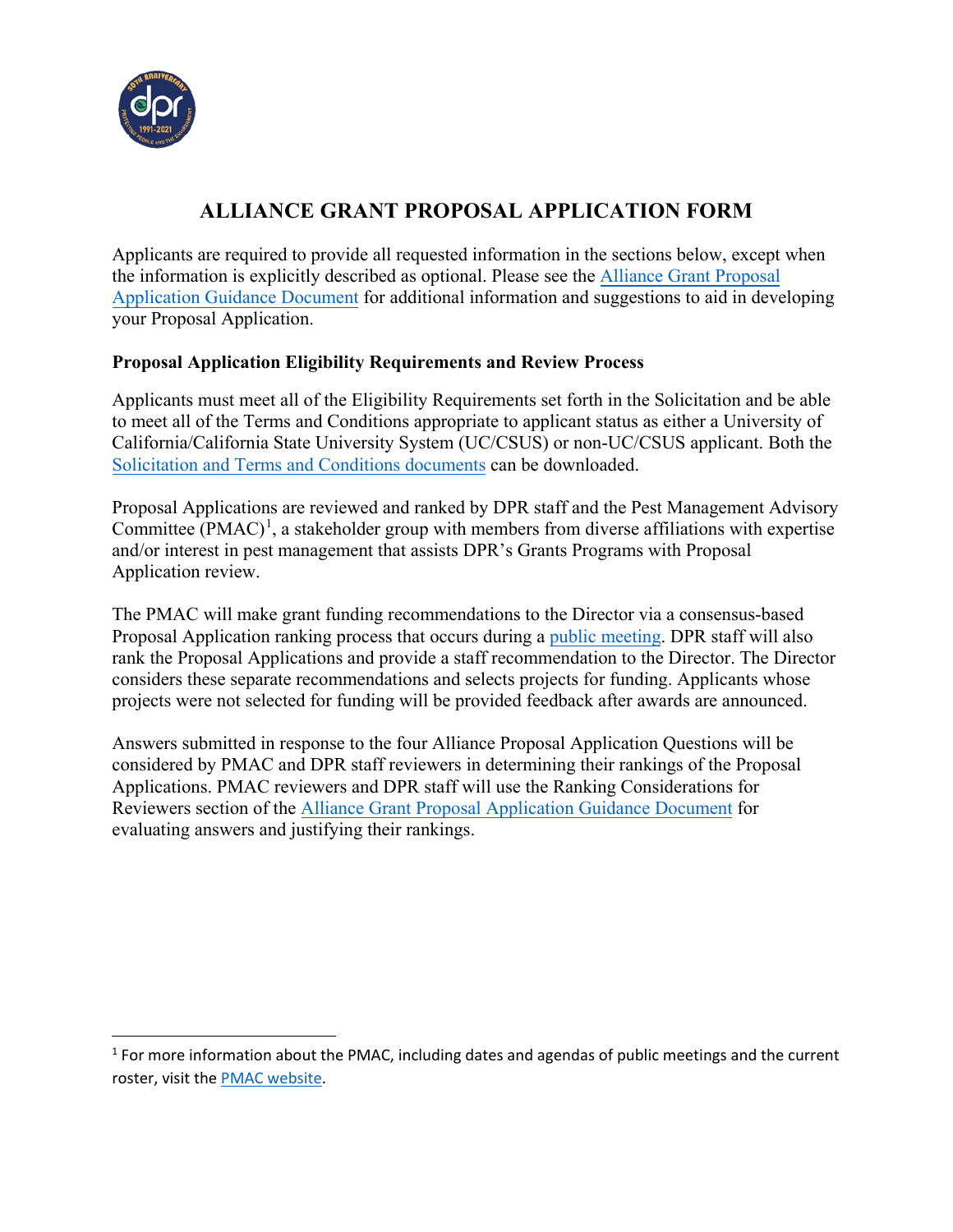#### **Applicant and Submitter Information**

Contact Person:

Name: Organization: Position: Email: Street Address:

Submitting Person (if different from the Contact Person): Name: Organization: Position: Email: Street Address:

#### **Certification and Submission Statement**

I certify under penalty of perjury:

- I am an employee of, or a consultant for, the Applicant and I am authorized to submit the application on behalf of the Applicant;
- The information provided on behalf of the Applicant is true and complete to the best of my knowledge; and
- I understand that any false, incomplete or incorrect statements may result in the disqualification of this application.
- By submitting this application, I waive any and all rights to privacy and confidentiality of the proposal on behalf of the Applicant, to the extent provided in this Solicitation.

| Submitted By    | Relationship to<br>Applicant |  |
|-----------------|------------------------------|--|
| Submission Date |                              |  |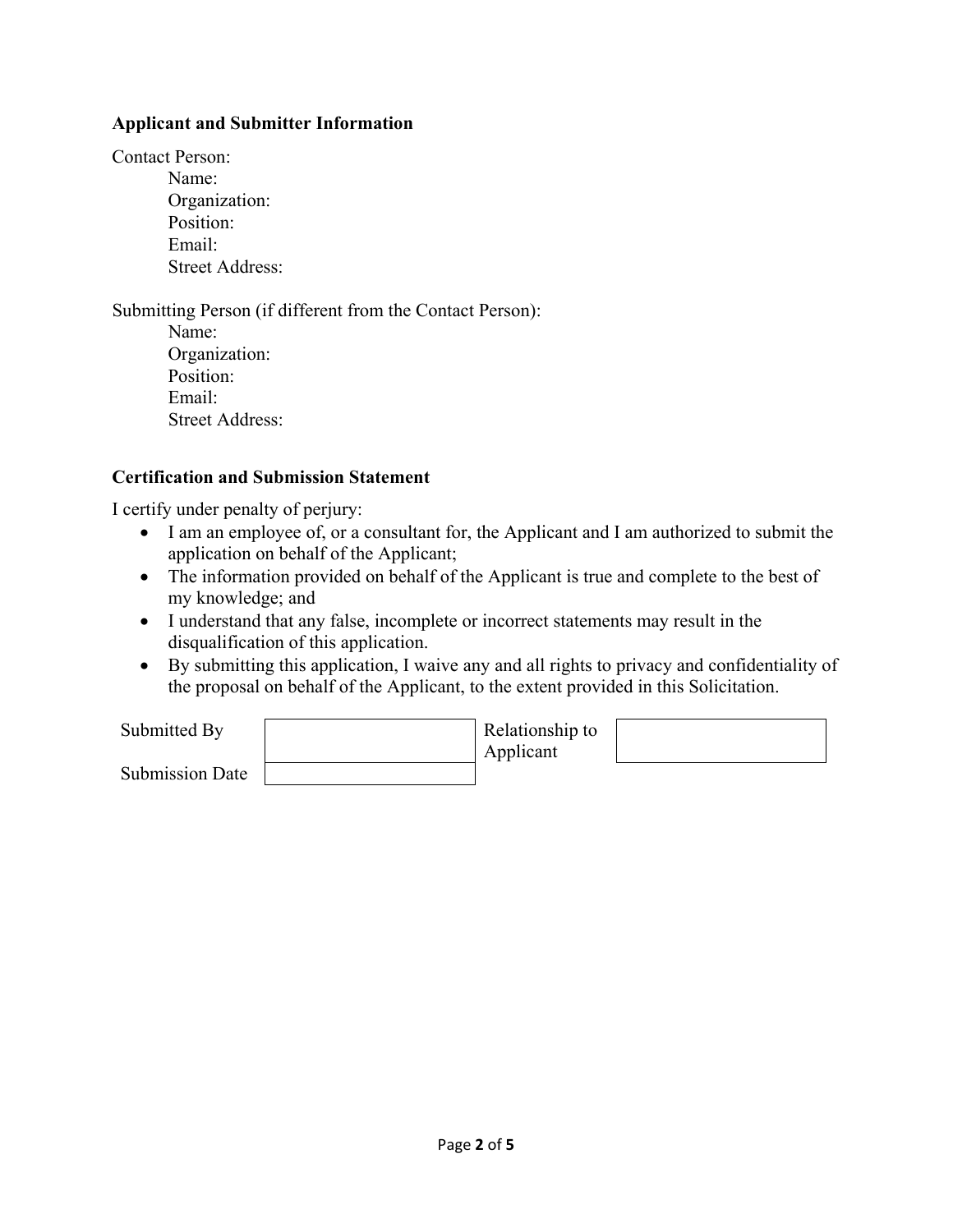## **Eligibility Questions**

Applicants must answer *yes* or *no* to each of the following questions:

- Does the project intend to increase the implementation, expansion, and/or adoption of existing and effective integrated pest management (IPM) practices?
- Does the Applicant meet all of the Eligibility Requirements set forth in the S[olicitation](https://www.cdpr.ca.gov/docs/pestmgt/grants/alliance/solicitation/alliance_grant_solicitation_2022.pdf)?
- Can the applicant meet all of the applicable [University of California](https://www.cdpr.ca.gov/docs/pestmgt/grants/alliance/app_materials.htm)/California [State](https://www.cdpr.ca.gov/docs/pestmgt/grants/alliance/app_materials.htm) Un[iversity System \(UC/CSUS\) or non-UC Terms and](https://www.cdpr.ca.gov/docs/pestmgt/grants/alliance/app_materials.htm) Conditions?
- Does any participating entity or individual have outstanding fines or penalties with DPR or with any County Agricultural Commissioner?
- Is the amount of funding requested within the minimum and maximum funding limits of \$50,000-\$1.8 million?
- Does the project focus primarily on applied research or propose basic research? Applied research can be a minor component of the overall project. Projects that have any basic research component, or which include substantial amounts of applied research as a major component, are not allowable. If the answer to this question is "yes", the project may be more appropriate as a [Research Grant.](https://www.cdpr.ca.gov/docs/pestmgt/grants/research/index.htm) For the purposes of this Grant Solicitation, a substantial amount of applied research is defined as the sum of applied research activities comprising more than 25% of Tasks or the Budget (as described in the submitted Scope of Work).
- Does the project primarily benefit the people of California?
- Can the project be completed without the mention, promotion, or disparagement of a pest control brand or trade name in the deliverables or the use of product images in the deliverables?
- Do the applicants and project members have the appropriate background and technical experience to complete the project?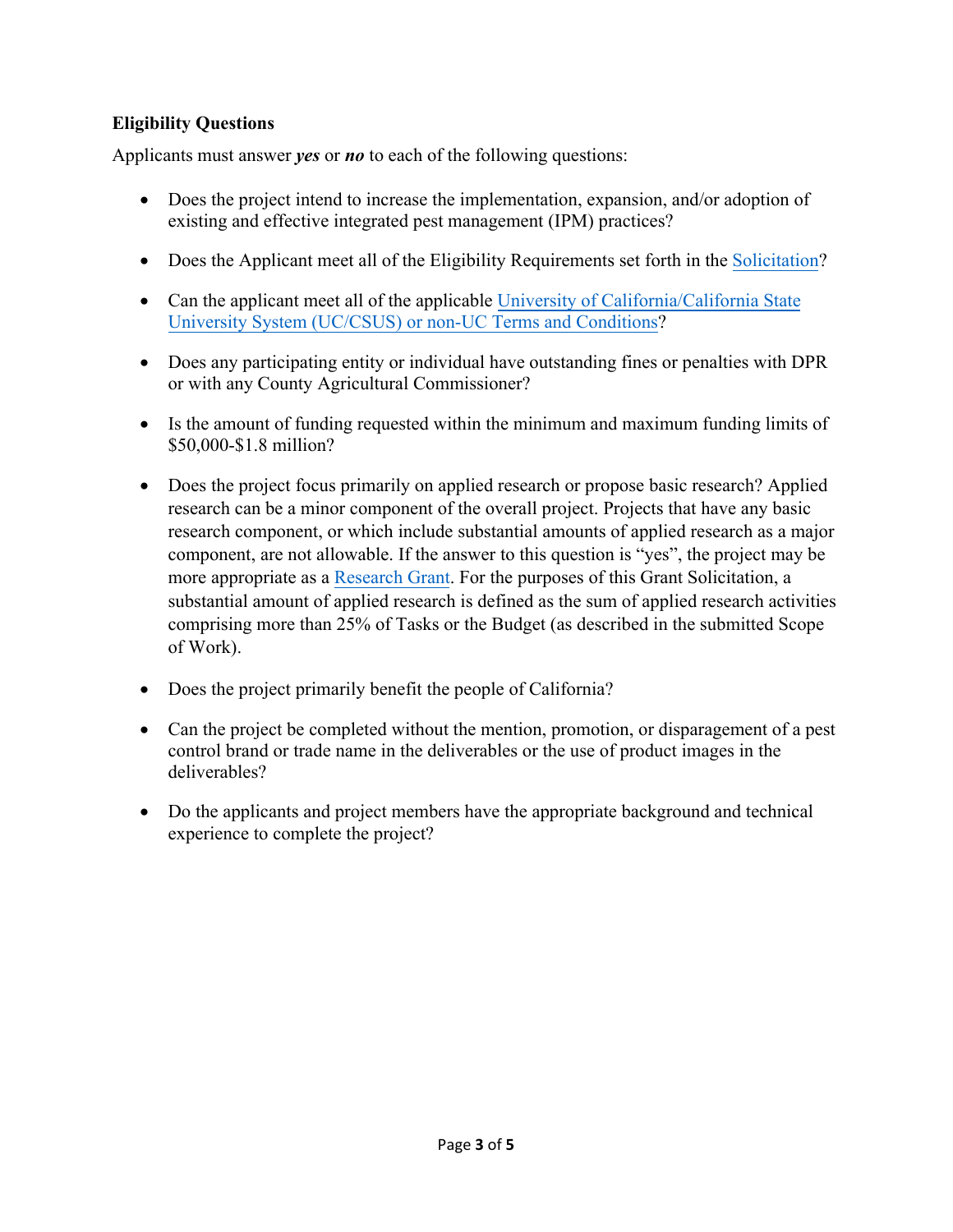## **ALLIANCE PROPOSAL APPLICATION QUESTIONS**

### *(Limit responses to one 8.5" x 11" page each for Questions 1, 2, and 3 and two pages for Question 4; 10 point font and one-inch margins minimum)*

#### **Question 1 – Benefits to Californians** *(25 percent weight)***:**

Describe why there is a need for this project and describe how the people of California and expected beneficiaries of the integrated pest management (IPM) systems or practices will significantly benefit from the project.

*Provide letters of support from expected beneficiaries of the IPM systems or practices as a separate PDF*.

#### **Question 2 – IPM Practices and Adoption, Alliance Formation, and Implementation** *(25 percent weight)***:**

Describe the effective and proven IPM systems or practices that will be promoted or how the implementation, expansion, and/or adoption of effective and proven IPM systems or practices will be increased.

Describe how the project will demonstrate strong partnerships, outreach, and/or an educational or training component to promote IPM and the broad application of the proposed IPM systems or practices.

Describe the Alliance Team: its members, their roles, and expectations for the successful completion of the project. Clearly define your project Goals and Objectives and specify how the Alliance Team will assist in accomplishing these Goals and Objectives. Identify the processes you will employ to achieve project Goals and Objectives, whether by surveys, trainings, on-line courses, etc.

#### **Question 3 – Economic Benefits and Feasibility** *(25 percent weight)***:**

Describe the potential economic benefits and feasibility of the IPM systems or practices. In particular, discuss how to overcome economic barriers to implementation, expansion, and/or adoption of the IPM systems or practices in the relevant agricultural, urban, or wildland setting. The project must demonstrate the economic feasibility and efficacy related to scalable implementation of the proposed IPM practices or systems.

#### **Question 4 – Project Details** *(25 percent weight)***:**

- Include a project Title; list the Principal Investigator (PI) and Key Personnel, their affiliations, and their role on the Alliance Team; and provide a project Summary including relevant citations.
- For each Objective included in the Scope of Work and Budget Information document, describe the target audience and geographical area; the outreach/communication framework in place; the potential for implementation, expansion, and/or adoption; and the methods for measuring success.

Completed Proposal Applications should contain all the required documents listed below. Optional documents may be included as needed to support the Proposal Application. **Please**